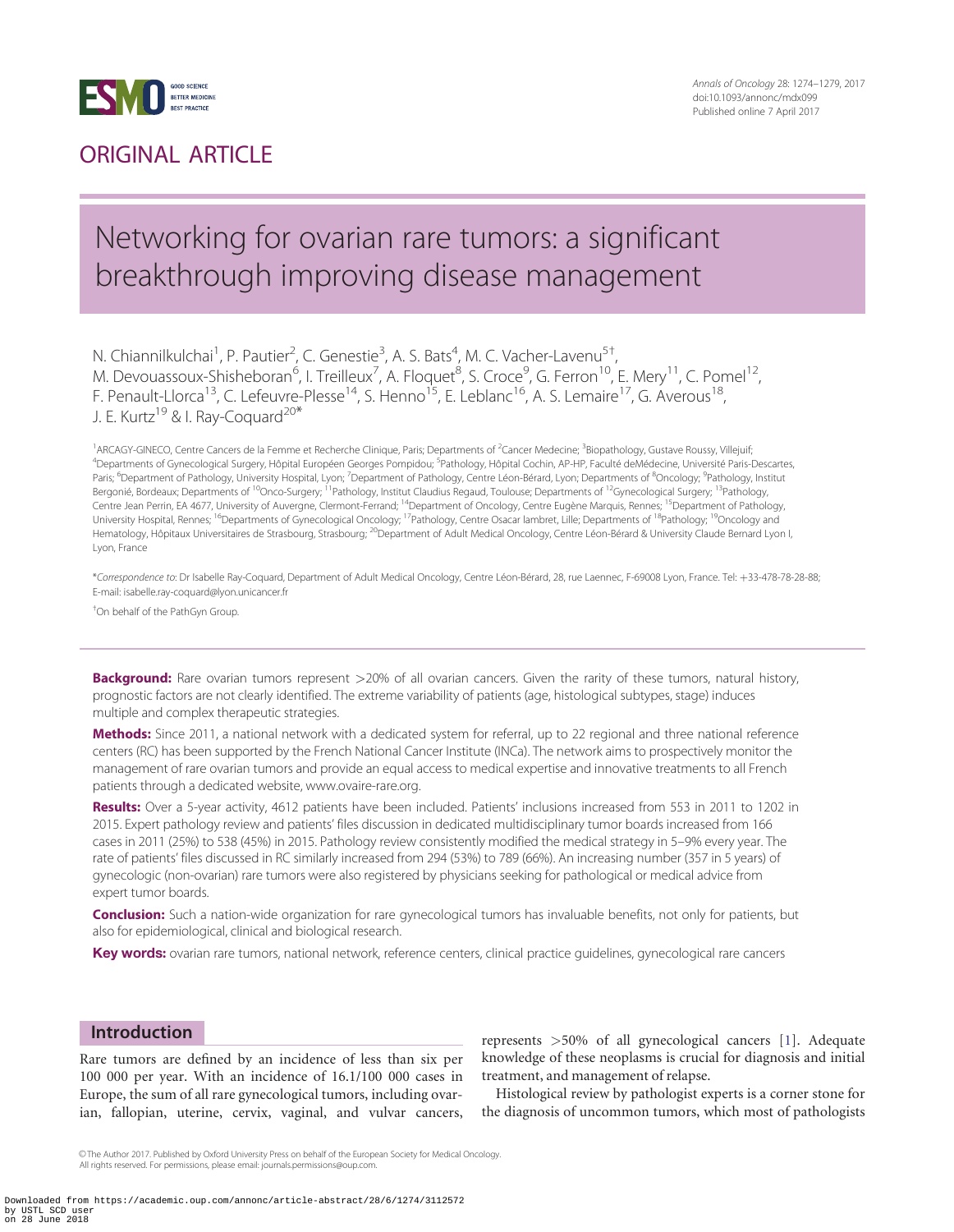are unfamiliar with [\[2\]](#page-4-0). Molecular characterization is helpful both for the diagnosis accuracy and for relevant targeted therapies [[3–8\]](#page-4-0). For adequate initial management, if guidelines are of outstanding importance for frequent cancers, this is from far less clear for rare tumors [\[9](#page-4-0)–[12\]](#page-5-0).

In 2004, to compensate for the rarity of non-epithelial ovarian tumors, we have set-up a website allowing French physicians to seek for advice on diagnosis and care through a discussion forum [\[13](#page-5-0)]. Given the rapid success of this experience, the initial website has been broadened to offer more information and access to dedicated multidisciplinary tumor boards for patient management on all rare ovarian tumors. It is now clear that some epithelial subtypes have distinct pathological behavior patterns, thus now classified as rare [[14–16](#page-5-0)].

In this article, we present the rare ovarian tumors network activity and potential benefits of such a nation-wide organization for patients, physicians and health care system.

#### Patients and methods

#### TMRO network and reference centers

The national network for rare ovarian cancers (TMRO) was officially recognized by national authorities in 2011 comprising a 3-site national expert center and 22 regional reference centers (RC), covering the French territory. Altogether, 25 RCs have involved physicians from 15 comprehensive cancer centers, 7 university hospitals, 4 private structures, and 29 pathologist referee experts (supplementary Figure S1, available at Annals of Oncology online). Each RC organizes a regional referral multidisciplinary tumor board (MTB), with pathological review facilities. It is also active in healthcare professionals' medical education, and in clinical trials dedicated to rare ovarian tumors. National expert centers have the role of regional RC in their region.

#### Rare ovarian tumors in the network (inclusion/ exclusion criteria)

Rare ovarian tumors considered in this network are, sex cord-stromal (SCT), germ-cell tumors, small cell carcinoma, and rare epithelial cancers, such as mucinous, clear-cell, carcinosarcoma, malignant Brenner tumors and low-grade serous carcinomas. All non-serous, and serous borderline tumors with peritoneal implants and/or with micro papillary aspects, were also included. Clearly excluded from our scope were highgrade serous and endometrioid ovarian cancers, ovarian metastases from other primaries, and the most frequent low-risk serous borderline tumors (no implant, no micro papillary or micro invasion) [\[17](#page-5-0)].

#### Process to include patient

After patient's agreement, only physicians, preliminarily identified by their registration number at the National Medical Association, can enroll patients into the database. Patients can only be registered or registered with an MTB advice and diagnosis review. As diagnosis review is mandatory, either the initial pathologist, the clinician in charge of the patient, or the MTB, can ask for the diagnosis review. The minimal itemized information registered in the database are patients' name initials, date of birth, initial histological diagnosis, and FIGO stage.

For discussion within the MTB, a brief relevant patient history, along with surgery and histopathological reports, is required. All anonymized documents are available via the website (downloaded by the physician after patient's agreement). Patients can themselves ask via their own practitioner for a second opinion through the system.

#### Diagnosis review

All cases of rare ovarian tumors had to be histologically confirmed owing to a systematic review either by a network expert pathologist or upon request by clinicians or initial pathologists. Discrepancies between initial diagnosis and second lecture were retrospectively analyzed in the setting of the systematic review organized in the five top-recruitment centers. Diagnosis was qualified as either in full agreement, or partial agreement (discrepancy but no change in patient management), or no agreement when diagnosis requalification induced a significant modification of patient care, according to the national guidelines.

#### Dedicated multidisciplinary tumor board

Multidisciplinary tumor boards, gathering gynecological surgeons, gynecologists, medical oncologists, radiologists, pathologists and fertility specialists, are organized in RC to recommend patients' management according to the national guidelines. In the setting of complex cases requiring additional expertise, regional RCs can refer the patients' files to one of the three expert centers which are Centre Léon Bérard, Gustave Roussy and Assistance Publique-Hôpitaux de Paris (AP-HP).

#### National clinical practice guidelines

Clinical practice guidelines for rare ovarian tumors have been established since 2008 for sex-cord, germ-cell tumors, clear-cell carcinoma, mucinous, small cell carcinomas, and borderline tumors. First line and relapse management were proposed for these subtypes. All the guidelines were internally (all members of the network) and externally (all members of the GINECO group) validated with systematic review in annual meetings. Guidelines for ovarian carcinosarcoma and low-grade serous tumors were added in 2013. Eight yearly updated guidelines are available on the website [[18](#page-5-0)]. In 2014, the Gynecologic Cancer InterGroup (GCIG) rare tumor committee published 20 clinical guidelines for rare gynecological tumors after validation by the 28 GCIG national group members [\[19](#page-5-0)]. All the French national guidelines were consequently revised in accordance with the international guidelines.

#### Ethical considerations

The website with the data basis created to improve management of women with rare gynecological malignant tumors cohort was endorsed by the French authorities ('Comité Consultatif sur le Traitement de l'Information en matière de Recherche dans le domaine de la Santé' (CCTIRS) authorization numbers 09.342 and 09.342bis, and 'Comite´ National Informatique et Liberté' (CNIL) authorization number 909454), for registration of adult patients. Further notification was formally done to the CCTIRS for patients over 15 years old in 2014. The complete organization including database, MTB was also endorsed and labeled by the National Cancer Institute in 2011 then 2014. Follow up and creation of a database dedicated to rare cancer are missions asked by the French authorities via Plan Cancer 2009–2013 [20]. According to the French law, all patients are informed by their physicians about the network goals as a centralized platform dedicated to rare gynecological cancers management. Implicit agreement is part of patients' management, otherwise a patient signed documented refusal is required for her opposition to be registered in the database. Multidisciplinary tumor board for cancer management (of initial treatment and at each relapse) is now required by law in France (Plan Cancer 2003–2007, [\[20](#page-5-0)]). So, the recommendation to discuss rare ovarian tumor via our dedicated MTB is directly in accordance with French legacy. For specific biological research purposes, patients can sign the institutional informed consent, as well as the specific informed consent for rare ovarian tumors, both are equally considered effective for further studies on biological samples.

# Annals of Oncology **Annals of Oncology Annal article**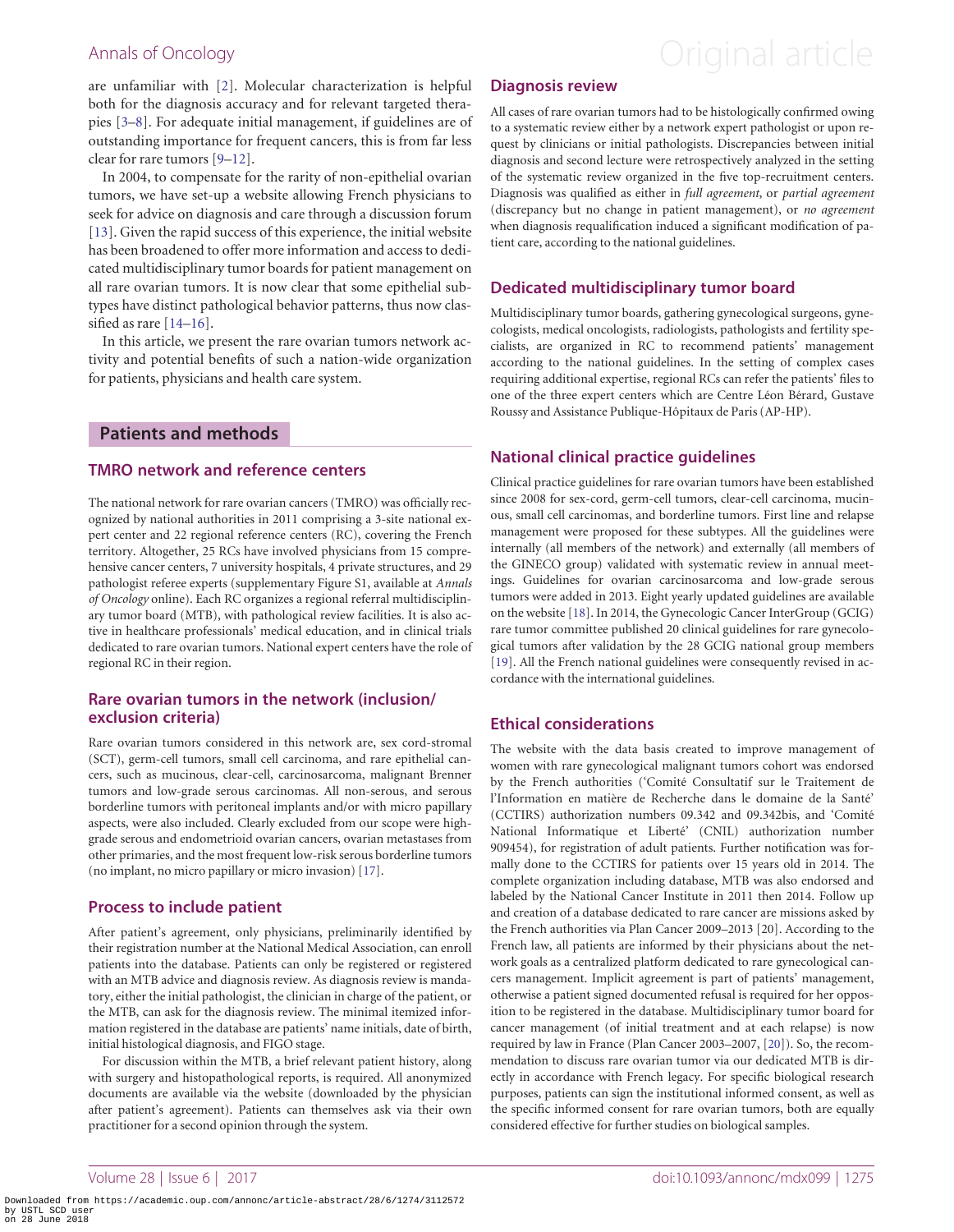## Original article **Annals of Oncology**

#### Results

#### Data and incidence rate

Since 2011, nearly 5000 cases have been registered in the database with a yearly progression of registration incidence for rare tumors (Figure 1). Table 1 reports 4612 patients with rare ovarian tumors included from 2011 to 2015, grouped by histological subtypes.



Figure 1. Yearly new cases of malignant ovarian rare, borderline\* (all non-serous, and serous borderline tumors with peritoneal implants and/or with micro papillary aspects), and gynecologic (non-ovarian) rare tumors.

Incidence has seemingly neared the plateau for most, except for low-grade serous tumors, which were later included in the database. Patients' age (ranges and median), at initial diagnosis, confirmed its large scope according the wide spectrum of pathologic subtypes (Table 1). Altogether, the median age at diagnosis was 50 years old (range 15–92).

Over these 5 years, some other gynecological rare tumors  $(n = 357)$  were registered for second opinion and MTB advice (supplementary Table S2, available at Annals of Oncology online).

### Second opinion on diagnosis and molecular characterization

Regarding ovarian rare tumors, 561 (12%) cases were initially diagnosed by TMRO referee pathologist and 825 (18%) remained non-reviewed by any TMRO expert pathologist. Three thousand two hundred and twenty-six (70%) cases were systematically analyzed by at least two pathologists, i.e. the first pathologist addressing the tumor block for a systematic review ( $n = 2601$ ) or for a second opinion ( $n = 625$ ), and one TMRO referee pathologist.

Over the 5-year activity, 260 (10%, out of 2601 cases) were classified with 'partial agreement' and 175 (7%) having 'no agreement'. Details of diagnoses with no agreement are presented as supplementary data (supplementary Table S3, available at Annals of Oncology online).

To better determine the diagnosis of some rare ovarian tumors, molecular characterization in diagnostic algorithms is implemented. Indeed, DICER1 and FOXL2 mutational status have been analyzed in SCT in 195 and 440 of cases, respectively [[3](#page-4-0), [21\]](#page-5-0). Similarly, SMARCA4 mutational status, implemented in 2013

| Table 1. Incidence from 2011 to 2015, minimum, maximum and median age at diagnostic for ovarian rare tumors (confirmed diagnosis) |                                        |                |                |      |      |                |                |                  |            |               |
|-----------------------------------------------------------------------------------------------------------------------------------|----------------------------------------|----------------|----------------|------|------|----------------|----------------|------------------|------------|---------------|
| Histology (subtotal)                                                                                                              | <b>Subtypes</b>                        | Year           |                |      |      |                |                | Age at diagnosis |            |               |
|                                                                                                                                   |                                        | 2011           | 2012           | 2013 | 2014 | 2015           | <b>Total</b>   | Min              | <b>Max</b> | <b>Median</b> |
| Sex cord-stromal tumor ( $n = 972$ )                                                                                              | Adult granulosa cell tumor             | 83             | 141            | 128  | 163  | 150            | 665            | 17               | 90         | 54            |
|                                                                                                                                   | Juvenile granulosa cell tumor          | 7              | 12             | 3    | 6    | $\overline{4}$ | 32             | 16               | 67         | 22            |
|                                                                                                                                   | Sertoli±Leydig cell tumor              | 18             | 33             | 26   | 30   | 40             | 147            | 16               | 77         | 60            |
|                                                                                                                                   | Other sex cord-stromal tumor           | 20             | 16             | 34   | 36   | 22             | 128            | 19               | 75         | 51            |
| Germ cell tumor ( $n = 528$ )                                                                                                     | Dysgerminoma                           | 23             | 15             | 21   | 19   | 13             | 91             | 16               | 50         | 24            |
|                                                                                                                                   | Yolk sac tumor                         | 11             | 8              | 15   | 9    | 22             | 65             | 15               | 71         | 28            |
|                                                                                                                                   | Immature teratoma                      | 18             | 26             | 36   | 29   | 27             | 136            | 16               | 82         | 28            |
|                                                                                                                                   | Teratoma with malignant transformation | 9              | 24             | 16   | 50   | 43             | 142            | 18               | 85         | 51            |
|                                                                                                                                   | Other germ cell tumor                  | 34             | 20             | 14   | 6    | 20             | 94             | 17               | 84         | 26            |
| Small cell carcinoma ( $n = 41$ )                                                                                                 | Small cell carcinoma                   | 6              | 8              | 8    | 12   | 7              | 41             | 17               | 86         | 31            |
| Carcinosarcoma ( $n = 200$ )                                                                                                      | Carcinosarcoma                         | 30             | 42             | 50   | 42   | 36             | 200            | 25               | 92         | 66            |
| Low-grade serous tumor ( $n = 135$ )                                                                                              | Low-grade serous tumor                 | $\overline{2}$ | 13             | 14   | 36   | 70             | 135            | 19               | 82         | 55            |
| Clear cell carcinoma ( $n = 430$ )                                                                                                | Clear cell carcinoma                   | 42             | 77             | 83   | 105  | 123            | 430            | 18               | 89         | 58            |
| Mucinous carcinoma ( $n = 475$ )                                                                                                  | Mucinous carcinoma                     | 41             | 83             | 117  | 109  | 123            | 473            | 18               | 89         | 50            |
|                                                                                                                                   | Seromucinous carcinoma                 | na             | na             | na   | na   | $\overline{2}$ | $\overline{2}$ | 57               | 73         | 65            |
| Borderline tumor ( $n = 1631$ )                                                                                                   | Serous with implants                   | 108            | 13             | 133  | 187  | 175            | 616            | 18               | 86         | 48            |
|                                                                                                                                   | Mucinous                               | 57             | 154            | 193  | 219  | 262            | 885            | 16               | 91         | 48            |
|                                                                                                                                   | Seromucinous                           | $\mathbf{1}$   | $\overline{4}$ | 3    | na   | 21             | 29             | 23               | 83         | 51            |
|                                                                                                                                   | Other                                  | 6              | 11             | 26   | 44   | 14             | 101            | 18               | 83         | 54            |
| Other ( $n = 200$ )                                                                                                               | Malignant Brenner tumor                | 9              | 3              | 5    | 6    | 9              | 32             | 46               | 86         | 63            |
|                                                                                                                                   | Other rare tumor                       | 28             | 11             | 26   | 84   | 19             | 168            | 18               | 85         | 57            |
| Total 2011-2015 ( $n = 4612$ )                                                                                                    |                                        | 553            | 714            | 951  | 1192 | 1202           | 4612           | 15               | 92         | 50            |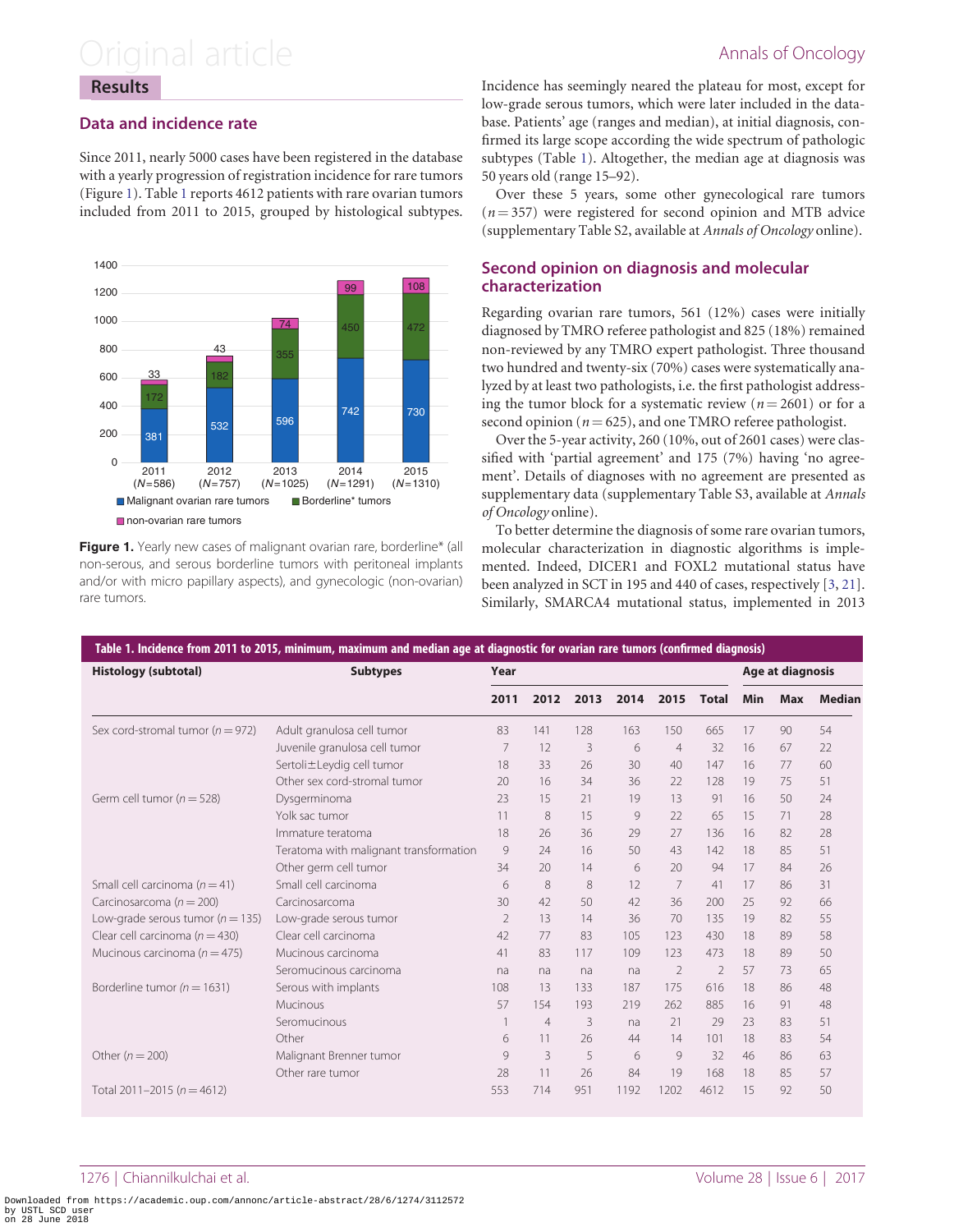contributed to the diagnosis of 16 SCCOHT patients. Finally, cMET IHC and FISH ( $n = 98$  and 99, respectively), and KRAS and BRAF  $(n = 19)$  mutations characterization were performed on rare epithelial cancers for enrollment into the basket trial 'AcSé program' [[22\]](#page-5-0).

### Reference center MTBs and integrative medical decision

Out of all ovarian rare tumor cases, 2852 patients (62%) were discussed in RC MTB at the regional or national level. Typically, 50 (6%) cases per year were discussed at the regional, then national level. The numbers of patients who were reviewed for diagnosis, care management, or both from 2011 to 2015 appear in Figure 2. Interestingly, the number of patients having benefited from both MTB and histological second opinion increased over time from 25% to 45%.

#### Ovarian rare cancer clinical trials

Owing to this unprecedented nation-wide network, clinical trials specifically aiming to rare ovarian cancers are now possible. The first contribution of the network was in 2010 with the COCCINELLE study, a randomized phase-III study on first-line chemotherapy for clear cell carcinoma (GINECO-OV114, EUDRACT-2007-007849-13). Twelve French patients, with rapid confirmed diagnosis prior to randomization, were included alongside 652 in Japan, where this tumor is not so rare [[23\]](#page-5-0). In the ALIENOR trial, focusing onto relapsed-SCT patients (GINECO-OV222, EUDRACT-2012-002841-39), the network facilitated recruiting 38 patients out of a target of 60 achieved within <4 years. Similarly, 25 French patients with relapsed lowgrade serous tumor were enrolled in the MILO study (GINECO-OV233, EUDRACT-2013-000277-72) within 16 months, among 332 included by 140 centers worldwide. Finally, a randomized phase II study of Nintedanib compared with chemotherapy in patients with recurrent clear-cell carcinoma of the ovary or endometrium (NiCCC, GINECO-OV226, EUDRACT-2013-002109- 73) is now recruiting.

#### Patient advocacy group

Since 2013, we have supported the first French patients' advocacy group for gynecological cancers, IMAGYN. Patients in ovarian rare tumors are willing to contribute to the network activity. A number of issues towards patients' needs and care will certainly be addressed from a close collaboration between physicians and the IMAGYN group in future studies [\[24](#page-5-0)].

#### National recognition

Owing to the TMRO database and the website, both Frenchspeaking patients and healthcare professionals have access to valuable information. Indeed, 69 cases from European and North African countries have been taken into care by the network. The TMRO network has been officially acknowledged in 2014, among 18 rare cancer networks, for its organization and performance by the INCa. An application is already approved by the EU authorities as partner of the European Reference Networks on rare cancers (EURACAN).

#### **Discussion**

Given the lack of information on rare ovarian cancers, given the limited information amount about ovarian rare tumors in the past, organization with centralized expertise has eventually constituted a momentum for further studies. The organization has been proficient to rally expertise at the national level for patient and research benefits. Owing to the network, we can provide diagnostic expertise, which is the corner stone for further relevant care, as previously shown for French Sarcoma RC [[25\]](#page-5-0).

Over the 5-year activity, 175 patients (7%) benefited from the expert pathology review by having their initial diagnosis substantially modified. Mucinous carcinoma and BOL tumors are the most frequent histological subtypes where complete discordances were reported, underlining the systematic review importance (see supplementary Table S3, available at Annals of Oncology online).

Besides diagnosis accuracy, the network also aims to improve the care of patients with these rare tumors, thanks to the diffusion of the aforementioned GCIG guidelines, and the referral multidisciplinary tumor boards. Combining accurate diagnosis with adequate patient management is crucial for establishing a longlasting, high-quality level of care, thus supporting a favorable



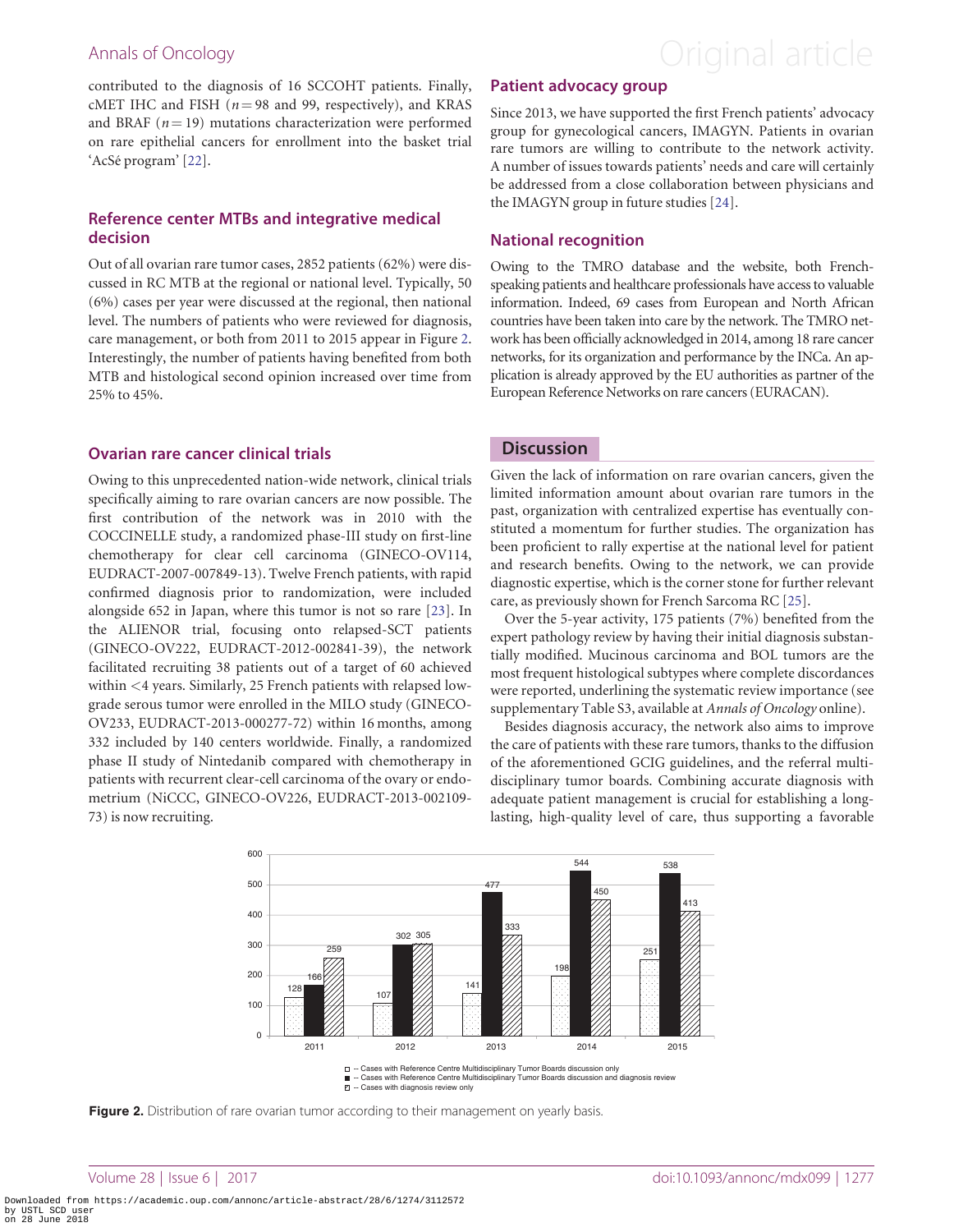# <span id="page-4-0"></span>Original article **Annals of Oncology**

cost/benefit ratio for the network. Subsequent analyses for, conformity management with guidelines and their outcome analysis, though highly time-consuming and scarcely funded, are already planned for mucinous, sex cords and BOL subgroups.

#### Rare tumors management and international collaborations

Trials in first-line chemotherapy for ovarian mucinous carcinoma (NCT01081262, [\[26](#page-5-0)]) or relapsed low-grade serous tumors (EUDRACT-2013-000277-72) were unfortunately prematurely closed due to, respectively, insufficient recruitment and toxicity. The network organization has demonstrated the feasibility of trials dedicated to only rare cancers as shown in the ALIENOR study [[27\]](#page-5-0). Indeed, the study recruited 60 targeted patients in 4 years owing to both the French network-based recruitment, and a successful international effort.

This international collaboration is undoubtedly in progress, as GCIG guidelines for 20 rare gynecologic cancers were recently coordinated by the GINECO and published in 2014 [[19](#page-5-0)]. The 'rare tumors' topic was discussed, for the first time, in a cancer consensus conference at the fifth Ovarian Cancer Consensus Conference in 2015 [[28\]](#page-5-0).

Interestingly, germ cell, juvenile granulosa cell and small cell tumors, which affect children, teens and young adults, also benefit from pediatric oncology expertise. Currently all patients >15 years old can be included in the present network. Unfortunately, mixed expertise is rarely proposed for young adult and adolescent patients. Within the network, including pediatricians in some (not all) MTB, we anticipated more effective interaction and so improvement at the end for global management of young patients. In the view of patients' young age and favorable long-term prognosis in most pathologic subtypes, special attention towards hormonal function and fertility preservation has been identified for future national recommendations (on preparation) and studies within the network.

Finally, this momentum towards a better knowledge of rare ovarian tumors will benefit for both patients and healthcare professionals. For the latter, this is reflected by the growing number of new user's subscriptions every year, as by the spontaneous requests for expertise in non-ovarian rare gynecological tumors. This work has to be developed, in the view of practice evaluation, education and further harmonization. One must acknowledge that nothing would have been possible without patients' support, commitment, and participation to clinical and biological research.

#### Acknowledgements

Have also contributions to this work: Institut Claudius Regaud: L. Gladieff; Centre François Baclesse: F. Joly-Lobbedez, C. Blanc-Fournier, C. Jeanne; Institut Paoli Calmettes: M. Provansal, E. Charafe-Jauffret; Assistance Publique-Hôpitaux de Marseille: C. Taranger-Charpin; CHU de Poitiers: N. Raban, O. Renaud, C. Nadeau; Institut régional du Cancer de Montpellier: M. Fabbro, C. Leaha; Institut de Cancérologie de Lorraine-Alexis Vautrin: M.C. Kaminsky, A. Leroux, B. Weber; Institut de Cancérologie de l'Ouest-René Gauducheau: D. Berton-Rigaud; Centre Catherine de Sienne: A. Lortholary; Institut d'HistoPathologie: A. Dubois-Gordeff; Centre Georges François Leclerc: L. Favier, L. Arnould; CHU de Besançon-Hôpital Jean Minjoz: E. Kalbacher, M.P. Algros; CHU de Limoges: L. Venat-Bouvet, V. Fermeaux; CARIO-HPCA: A.C. Hardy-Bessard; Centre d'Oncologie de Gentilly: C. Roemer-Becuwe; Institut Jean Godinot: A.M. Savoye, C. Garbar; Centre Henri Becquerel: C. Guillemet; CHU de Rouen: J.C. Sabourin; CHR d'Orléans: C. Cornila, C. Bonneau; GHM de Grenoble: L. Dupuy-Brousseau; CHU de Grenoble: H. Curé; CHU d'Amiens: H. Sevestre; Gustave Roussy: C. Lhommé, P. Morice, P. Duvillard; Assistance Publique-Hôpitaux de Paris: J. Alexandre, F. Selle, F. Lécuru, E. Pujade-Lauraine and PathGyn members: F. Walker, A. Cortez, M.A. Le Frère-Belda. We also thank Véronique Daval, Carole Arbault (Centre Léon Bérard), Evelyne Delapierre, Christelle Passarelli (Gustave Roussy), Marie Tieng (Hôtel-Dieu, AP-HP) for their assistance.

### Funding

This work was supported by l'Institut National du Cancer (INCa) and La Ligue Contre le Cancer (no grant numbers apply).

### **Disclosure**

The authors have declared no conflicts of interest.

### References

- 1. Gatta G, van der Zwan JM, Casali PG et al. Rare cancers are not so rare: the rare cancer burden in Europe. Eur J Cancer 2011; 47(17): 2493–2511.
- 2. Ray-Coquard I, Montesco MC, Coindre JM et al. Sarcoma: concordance between initial diagnosis and centralized expert review in a populationbased study within three European regions. Ann Oncol 2012; 23(9): 2442–2449.
- 3. Maillet D, Goulvent T, Rimokh R et al. Impact of a second opinion using expression and molecular analysis of FOXL2 for sex cord-stromal tumors. A study of the GINECO group & the TMRO network. Gynecol Oncol 2014; 132(1): 181–187.
- 4. Karanian-Philippe M, Velasco V, Longy M et al. SMARCA4 (BRG1) loss of expression is a useful marker for the diagnosis of ovarian small cell carcinoma of the hypercalcemic type (ovarian rhabdoid tumor): a comprehensive analysis of 116 rare gynecologic tumors, 9 soft tissue tumors, and 9 melanomas. Am J Surg Pathol 2015; 39(9): 1197–1205.
- 5. Witkowski L, Goudie C, Ramos P et al. The influence of clinical and genetic factors on patient outcome in small cell carcinoma of the ovary, hypercalcemic type. Gynecol Oncol 2016; 141(3): 454–460.
- 6. Nishikimi K, Kiyokawa T, Tate S, Iwamoto M, Shozu M. ARID1A expression in ovarian clear cell carcinoma with an adenofibromatous component. Histopathology 2015; 67(6): 866–871.
- 7. Anglesio MS, Kommoss S, Tolcher MC et al. Molecular characterization of mucinous ovarian tumours supports a stratified treatment approach with HER2 targeting in 19% of carcinomas. J Pathol 2013; 229(1): 111–120.
- 8. Yamamoto S, Tsuda H, Miyai K et al. Gene amplification and protein overexpression of MET are common events in ovarian clear-cell adenocarcinoma: their roles in tumor progression and prognostication of the patient. Mod Pathol 2011; 24(8): 1146–1155.
- 9. Hébert-Croteau N, Brisson J, Latreille J et al. Compliance with consensus recommendations for systemic therapy is associated with improved survival of women with node-negative breast cancer. J Clin Oncol 2004; 22(18): 3685–3693.